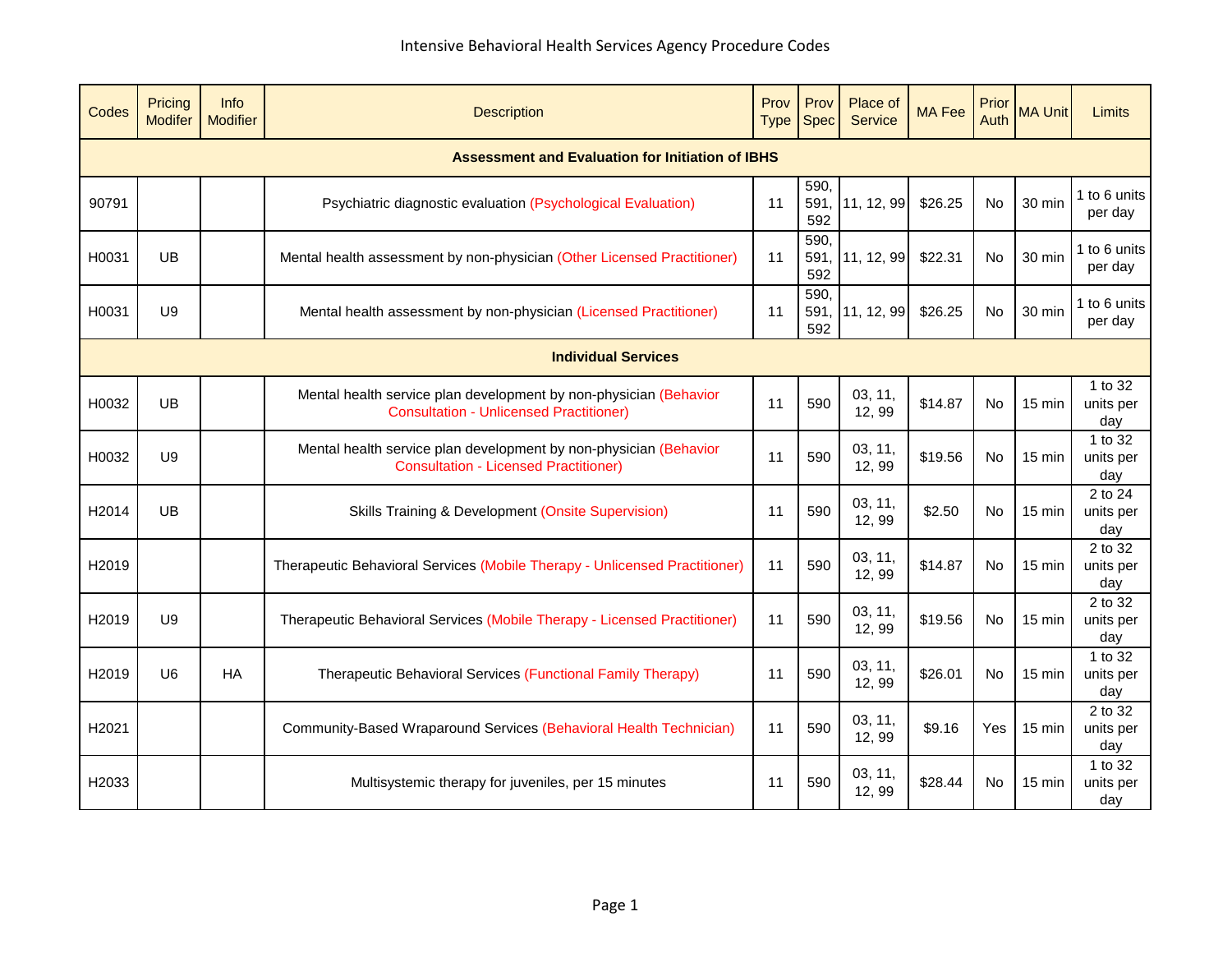| Codes                 | Pricing<br><b>Modifer</b> | <b>Info</b><br><b>Modifier</b> | <b>Description</b>                                                                                                                                                                                                                                 | Prov<br><b>Type</b> | Prov<br><b>Spec</b> | Place of<br><b>Service</b> | <b>MA Fee</b> | Prior<br>Auth | <b>MA Unit</b>   | Limits                      |
|-----------------------|---------------------------|--------------------------------|----------------------------------------------------------------------------------------------------------------------------------------------------------------------------------------------------------------------------------------------------|---------------------|---------------------|----------------------------|---------------|---------------|------------------|-----------------------------|
| <b>Group Services</b> |                           |                                |                                                                                                                                                                                                                                                    |                     |                     |                            |               |               |                  |                             |
| H2021                 | U <sub>6</sub>            | HQ                             | Community-Based Wraparound Services (Group Service - 2 to 8 group<br>members)                                                                                                                                                                      | 11                  | 591                 | 03, 11, 99                 | \$2.08        | Yes           | 15 min           | 2 to 32<br>units per<br>day |
| H2021                 | U <sub>5</sub>            | HQ                             | Community-Based Wraparound Services (Group Service - 9 to 12 group<br>members)                                                                                                                                                                     | 11                  | 591                 | 03, 11, 99                 | \$1.57        | Yes           | 15 min           | 2 to 32<br>units per<br>day |
| H2021                 | U <sub>4</sub>            | HQ                             | Community-Based Wraparound Services (Group Service - 13 to 20 group<br>members)                                                                                                                                                                    | 11                  | 591                 | 03, 11, 99                 | \$1.06        | Yes           | 15 min           | 2 to 32<br>units per<br>day |
| 97154                 | U <sub>6</sub>            |                                | Group adaptive behavior treatment by protocol, administered by technician<br>under the direction of a physician or other qualified health care professional,<br>face-to-face with two or more patients, each 15 minutes (2 to 3 group<br>members)  | 11                  | 592                 | 03, 11, 99                 | \$16.63       | Yes           | $15 \text{ min}$ | 2 to 32<br>units per<br>day |
| 97154                 | U <sub>5</sub>            |                                | Group adaptive behavior treatment by protocol, administered by technician<br>under the direction of a physician or other qualified health care professional,<br>face-to-face with two or more patients, each 15 minutes (4 to 6 group<br>members)  | 11                  | 592                 | 03, 11, 99                 | \$8.15        | <b>Yes</b>    | $15 \text{ min}$ | 2 to 32<br>units per<br>day |
| 97154                 |                           |                                | Group adaptive behavior treatment by protocol, administered by technician<br>under the direction of a physician or other qualified health care professional,<br>face-to-face with two or more patients, each 15 minutes (7 to 12 group<br>members) | 11                  | 592                 | 03, 11, 99                 | \$5.13        | Yes           | $15 \text{ min}$ | 2 to 32<br>units per<br>day |
| 97158                 | U <sub>6</sub>            |                                | Group adaptive behavior treatment with protocol modification, administered<br>by physician or other qualified health care professional, face-to-face with<br>multiple patients, each 15 minutes (2 to 3 group members)                             | 11                  | 592                 | 03, 11, 99                 | \$16.63       | Yes           | 15 min           | 1 to 32<br>units per<br>day |
| 97158                 | U <sub>5</sub>            |                                | Group adaptive behavior treatment with protocol modification, administered<br>by physician or other qualified health care professional, face-to-face with<br>multiple patients, each 15 minutes (4 to 6 group members)                             | 11                  | 592                 | 03, 11, 99                 | \$8.15        | Yes           | 15 min           | 1 to 32<br>units per<br>day |
| 97158                 |                           |                                | Group adaptive behavior treatment with protocol modification, administered<br>by physician or other qualified health care professional, face-to-face with<br>multiple patients, each 15 minutes (7 to 12 group members)                            | 11                  | 592                 | 03, 11, 99                 | \$5.13        | Yes           | $15 \text{ min}$ | 1 to 32<br>units per<br>day |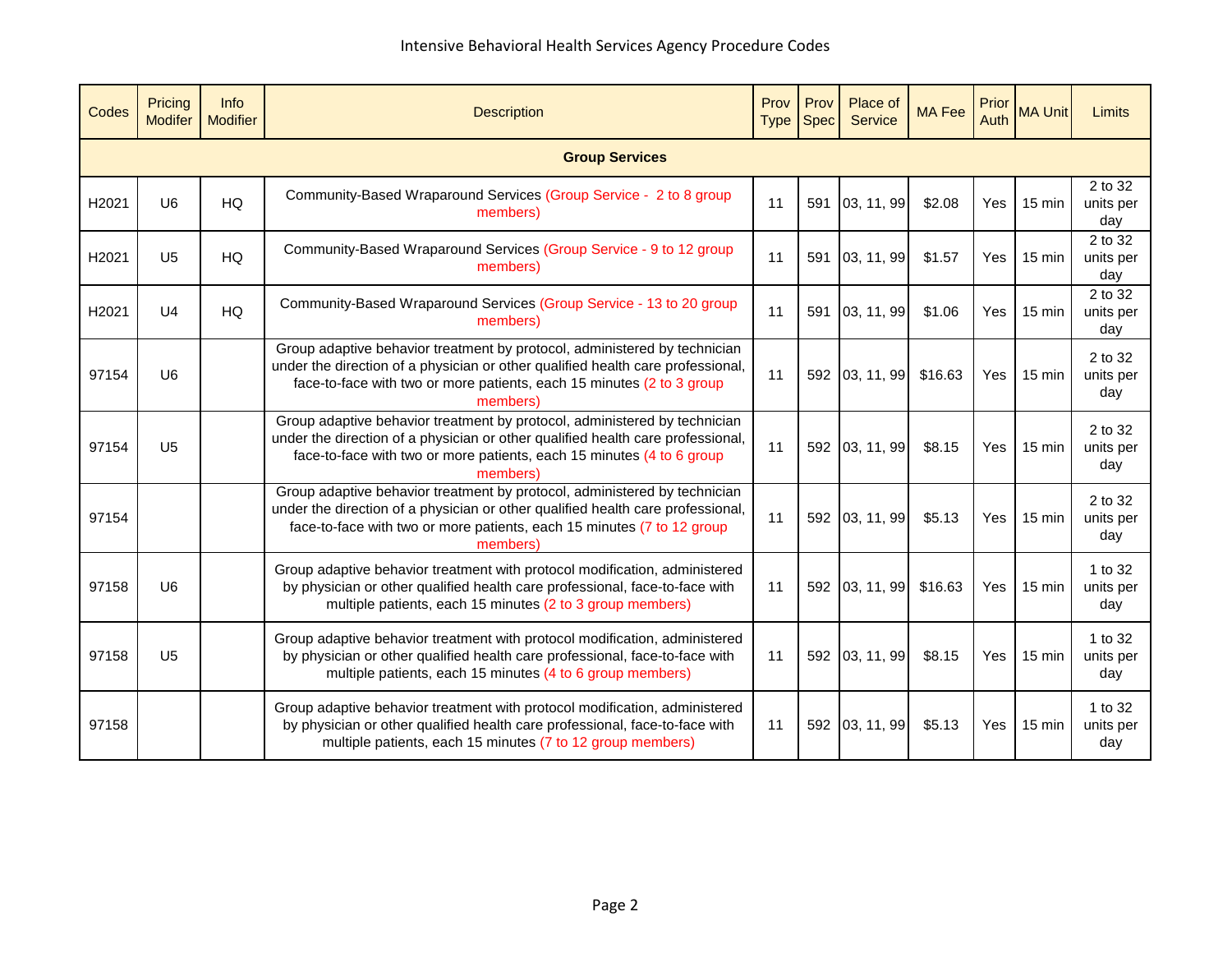| Codes                                           | Pricing<br><b>Modifer</b> | <b>Info</b><br><b>Modifier</b> | <b>Description</b>                                                                                                                                                                                                                                                                                                                                                                                                                                                                                                            | Prov<br><b>Type</b> | Prov<br><b>Spec</b> | Place of<br><b>Service</b> | <b>MA Fee</b> | Prior<br>Auth | <b>MA Unit</b>   | Limits                      |
|-------------------------------------------------|---------------------------|--------------------------------|-------------------------------------------------------------------------------------------------------------------------------------------------------------------------------------------------------------------------------------------------------------------------------------------------------------------------------------------------------------------------------------------------------------------------------------------------------------------------------------------------------------------------------|---------------------|---------------------|----------------------------|---------------|---------------|------------------|-----------------------------|
| <b>Applied Behavior Analysis (ABA) Services</b> |                           |                                |                                                                                                                                                                                                                                                                                                                                                                                                                                                                                                                               |                     |                     |                            |               |               |                  |                             |
| 97151                                           |                           |                                | Behavior identification assessment, administered by a physician or other<br>qualified health care professional, each 15 minutes of the physician's or other<br>qualified health care professional's time face-to-face with patient and/or<br>guardian(s)/caregiver(s) administering assessment and discussing findings<br>and recommendations, and non-face-to-face analyzing past data,<br>scoring/interpreting the assessment, and preparing the report/treatment<br>plan (Behavior Consultation - ABA)                     | 11                  | 592                 | 03, 11,<br>12, 99          | \$22.09       | No            | $15 \text{ min}$ | 1 to 48<br>units per<br>day |
| 97151                                           | U7                        |                                | Behavior identification assessment, administered by a physician or other<br>qualified health care professional, each 15 minutes of the physician's or other<br>qualified health care professional's time face-to-face with patient and/or<br>guardian(s)/caregiver(s) administering assessment and discussing findings<br>and recommendations, and non-face-to-face analyzing past data,<br>scoring/interpreting the assessment, and preparing the report/treatment<br>plan (Behavior Analytic/Behavior Consultation by BCBA) | 11                  | 592                 | 03, 11,<br>12, 99          | \$24.73       | No            | 15 min           | 1 to 48<br>units per<br>day |
| 97152                                           |                           |                                | Behavior identification-supporting assessment, administered by one<br>technician under the direction of a physician or other qualified health care<br>professional, face-to-face with the patient, each 15 minutes (Behavior Health<br>Technician - ABA)                                                                                                                                                                                                                                                                      | 11                  | 592                 | 03, 11,<br>12, 99          | \$12.73       | Yes           | 15 min           | 1 to 48<br>units per<br>day |
| 97152                                           | U8                        |                                | Behavior identification-supporting assessment, administered by one<br>technician under the direction of a physician or other qualified health care<br>professional, face-to-face with the patient, each 15 minutes (Assistant<br><b>Behavior Consultation - ABA)</b>                                                                                                                                                                                                                                                          | 11                  | 592                 | 03, 11,<br>12, 99          | \$15.76       | Yes           | 15 min           | 1 to 48<br>units per<br>day |
| 97153                                           |                           |                                | Adaptive behavior treatment by protocol, administered by technician under<br>the direction of a physician or other qualified health care professional, face-to-<br>face with one patient, each 15 minutes (Behavior Health Technician - ABA)                                                                                                                                                                                                                                                                                  | 11                  | 592                 | 03, 11,<br>12, 99          | \$12.73       | Yes           | $15 \text{ min}$ | 1 to 32<br>units per<br>day |
| 97153                                           | U8                        |                                | Adaptive behavior treatment by protocol, administered by technician under<br>the direction of a physician or other qualified health care professional, face-to-<br>face with one patient, each 15 minutes (Assistant Behavior Consultation -<br>ABA)                                                                                                                                                                                                                                                                          | 11                  | 592                 | 03, 11,<br>12, 99          | \$15.76       | Yes           | 15 min           | 1 to 32<br>units per<br>day |
| 97155                                           |                           |                                | Adaptive behavior treatment with protocol modification, administered by<br>physician or other qualified health care professional, which may include<br>simultaneous directions of technician, face-to-face with one patient, each 15<br>minutes (Behavior Consultation - ABA)                                                                                                                                                                                                                                                 | 11                  | 592                 | 03, 11,<br>12, 99          | \$22.09       | <b>No</b>     | $15 \text{ min}$ | 1 to 32<br>units per<br>day |